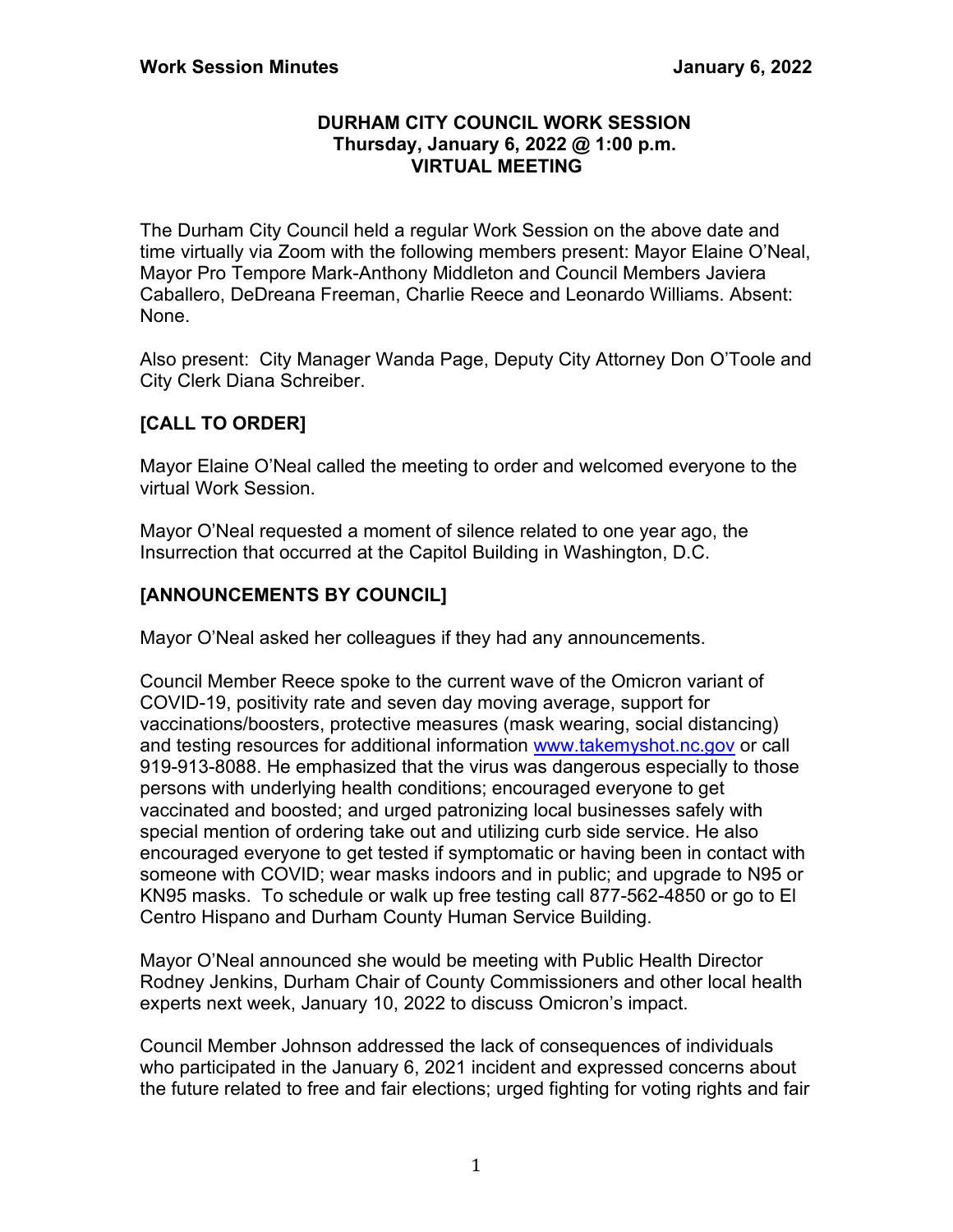districts; referenced a grant item on the agenda for High Intensity Drug Trafficking Program with local Police and Federal Drug Enforcement; spoke to the War on Drugs and its impact on an entire generation of black and brown people with mass incarceration; and referenced the failed public policy of marijuana possession; and encouraged lobbying at state and federal levels for changes in drug approaches that put treatment and intervention at the top of the list and removed enforcement, incarceration and punishment.

Mayor O'Neal spoke to her experiences on the bench, seeing firsthand the impact of the legal system on families stemming from substance abuse; supported drug courts and their successes; and admitted certain pubic policies had been detrimental and the resulting societal consequences had been worse than the criminal punishment.

Council Member Williams stated DPS was recruiting educators of color and had a program underway called the DREAM (Diverse and Resilient Educators Advisory Mentorship) Program; referenced the January 6, 2021 incident in Washington, DC and urged support for democracy; encourage all to get vaccinated, boosted and if necessary, tested; and supported the continued patronage of local businesses during the pandemic.

Council Member Williams planned to highlight local small businesses at the next Council Meeting.

Mayor O'Neal urged all to be vaccinated and boosted to ensure safety of others.

Mayor Pro Tempore Middleton appreciated the remarks made related January 6, 2021 at the US Capitol and expressed gratitude for those who held the line; spoke in support of being an American elected official; and addressed the fragility of democracy. He also appreciated the Mayor's leadership in protecting residents during the pandemic and the appreciated the continuing partnership with Durham County.

Council Member Freeman spoke to all having access to protective supplies, spoke to bulk free supplies at ReadyOp website <https://nc.readyop.com/fs/4ckj/d483> and acknowledged the work being done around the airport in association with the Federal Transit Administration and the city's Transportation Department.

Council Member Caballero thanked her colleagues for their remarks.

Mayor O'Neal announced the National Conference of Mayors were meeting in Washington DC January 19<sup>th</sup>, she stated that she was planning on attending and might request excused absence(s) while at the Mayors' Conference, she would follow up on the exact dates.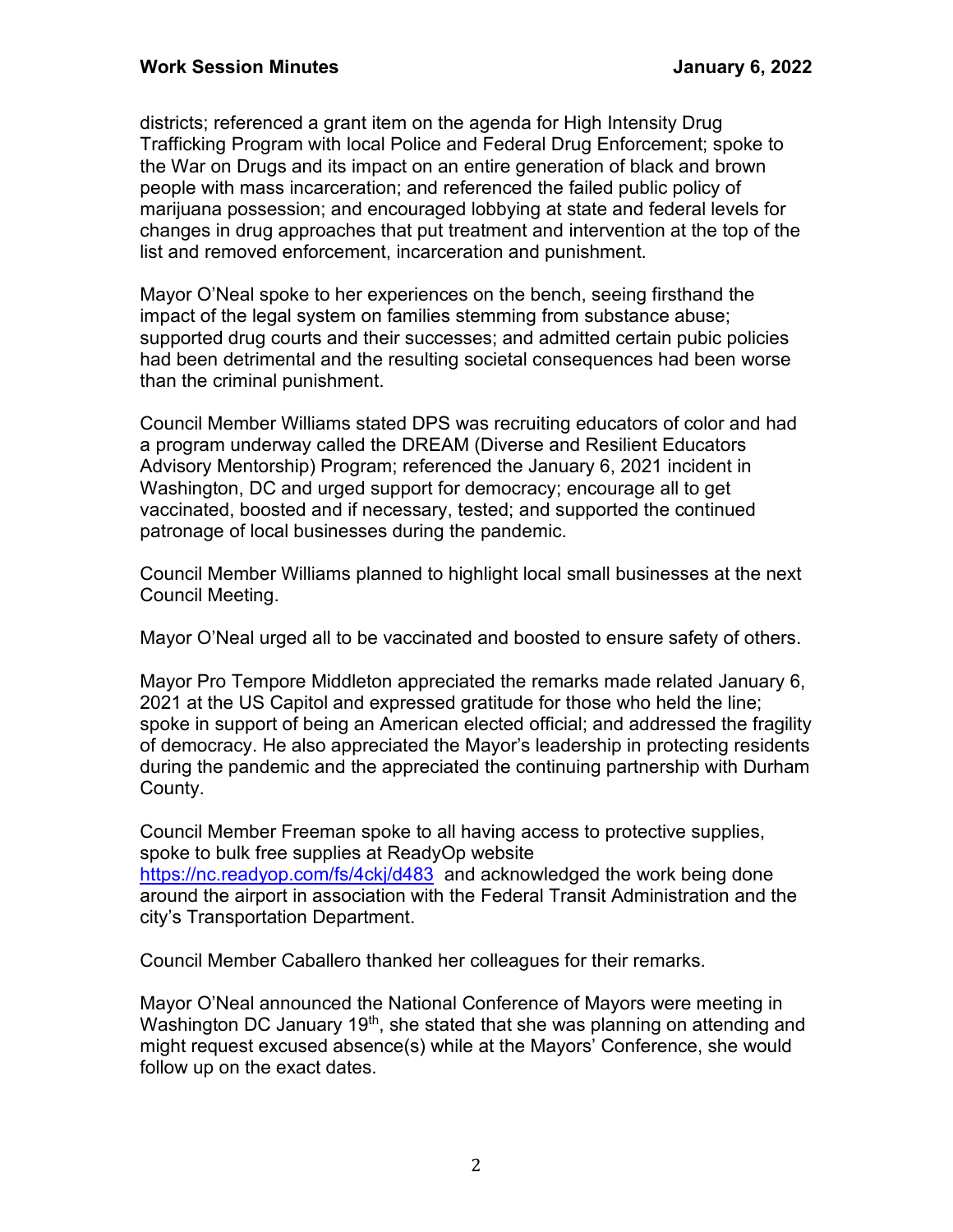## **[PRIORITY ITEMS OF THE CITY MANAGER, ATTORNEY AND CLERK]**

City Manager Page requested the following priority items:

Item 27) Interlocal Agreement with Durham County for a COVID-19 Testing Facility. Requested that Council make a motion to suspend the rules and vote on the Supplemental Item.

Item 25) Contract Amendment No. 3 for ST-301C, Paving Services 2020. Added as a Supplemental Item.

Item 26) Police and Fire Compensation Plans Adjustment. Added as a Supplemental Item and would involve a 30-minute presentation by Human Resources.

**MOTION** by Council Member Caballero, seconded by Council Member Williams, to accept the City Manager's Priority Items was approved at 1:37 p.m. by the following vote: Ayes: Mayor O'Neal, Mayor Pro Tempore Middleton and Council Members Caballero, Freeman, Johnson, Reece and Williams. Noes: None. Absences: None.

Taking the prerogative of the Chair, Mayor O'Neal announced the next item was Item 27.

### **SUBJECT: INTERLOCAL AGREEMENT WITH DURHAM COUNTY FOR A COVID-19 TESTING FACILITY (ITEM 27/ PR 15175)**

**MOTION** by Council Member Williams, seconded by Council Member Freeman, to suspend the rules in order to vote was approved at 1:38 p.m. by the following vote: Ayes: Mayor O'Neal, Mayor Pro Tempore Middleton and Council Members Caballero, Freeman, Johnson, Reece and Williams. Noes: None. Absences: None.

**MOTION** by Council Member Reece, seconded by Council Member Johnson, to approve the interlocal agreement with Durham County for a COVID-19 Testing Facility was approved at 1:39 p.m. by the following vote: Ayes: Mayor O'Neal, Mayor Pro Tempore Middleton and Council Members Caballero, Freeman, Johnson, Reece and Williams. Noes: None. Absences: None.

Council Member Caballero remarked that the approved item was essential in the fight against the Omicron variant; Latin19, collaborative group, had been meeting on Wednesdays at noon via Zoom since the beginning of the pandemic (comprised of public health officials, pediatricians, front line health care workers, etc.) and asked what Durham needed to be doing in regard to testing, free access to good masks in schools/public transport/day cares/businesses and supported extending the lapsed contract to fund community health workers.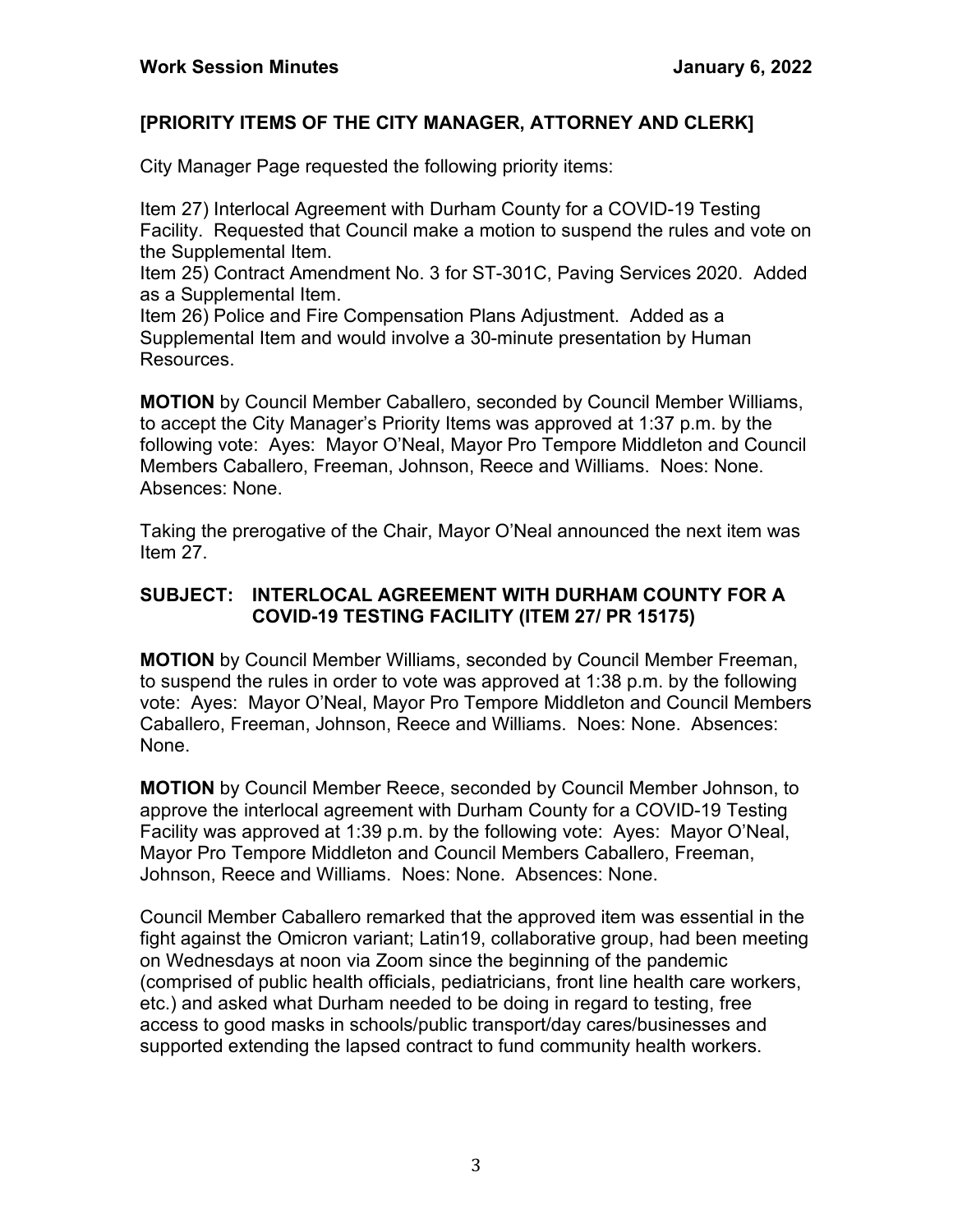Mayor O'Neal requested additional information on the community health worker program.

Council Member Caballero spoke to the six-month contract, co-funded with Durham County, for a vaccine equity program active in Durham's communities of color that utilized health ambassadors. She noted the contract had ended but that it needed to be re-funded by the city and county.

Council Member Freeman announced the African-American COVID Taskforce had been meeting throughout the pandemic on Tuesdays at noon since March 2020, with the support of Duke University and Durham County and local churches. Free supplies were available locally and from the state.

Mayor Pro Tempore Middleton appreciated the remarks of his colleagues regarding the local health ambassador program in communities of color; and supported the extension of the health ambassadors' contract.

Mayor O'Neal continued through the agenda under the heading of Priority Items, asking the City Attorney and Clerk for their items.

Deputy City Attorney O'Toole stated the City Attorney's Office had no priority items.

City Clerk Schreiber requested that the Clerk be permitted to initiate a discussion related to Council travel and training allotments; and requested follow-up on the Clerk's Priority Item on December 21, 2021 related to Council-appointed advisory boards, committees, commissions and taskforces meeting in person or virtually.

**MOTION** by Council Member Freeman, seconded by Council Member Johnson, to accept the City Clerk's Priority Items was approved at 1:53 p.m. by the following vote: Ayes: Mayor O'Neal, Mayor Pro Tempore Middleton and Council Members Caballero, Freeman, Johnson, Reece and Williams. Noes: None. Absences: None.

Mayor O'Neal addressed the first Clerk Priority Item related to Council's Travel and Training allotments.

Mayor Pro Tempore Middleton addressed the background involved in the reduction of travel/training allocations for Council from 2019 to their current level; noted the impact of the pandemic on the city's budget was not as significant as anticipated; and urged the restoration of the travel budget to pre-COVID levels immediately and into the next budget cycle.

Council Member Reece added that conversations transpired during the lull of the pandemic and was supportive of restoring the regular travel/training budget.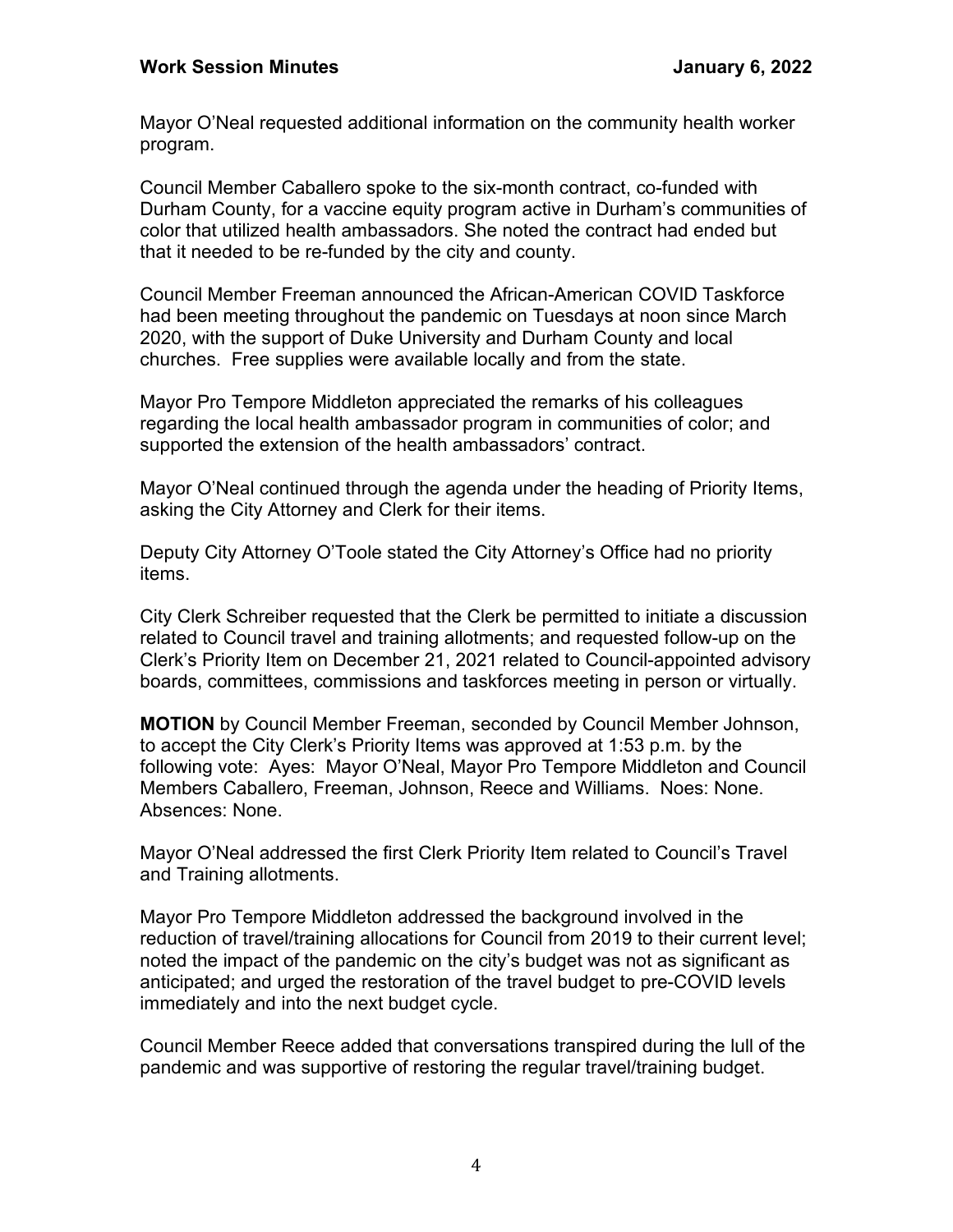Deputy City Attorney O'Toole summarized that if Council agreed to restore the travel/training funding, then the funds could be reinstated.

Council Member Johnson clarified the travel budget's allowable uses to include volunteer appreciate for boards, committees, commissions and taskforce members for such items as meals; and noted that a listing of uses was available in Council Procedures.

Council Member Caballero was supportive of the restoration of funding.

Council Member Freeman was supportive and urged review of the listing to fit current times.

Council Member Williams appreciated the restoration of funding that he was currently using for professional development and learning.

It was the consensus of Council to restore the travel and training funding balances to the non-reduced level (2019).

City Manager Page noted that the administration would make a budget adjustment for the current fiscal year in the amount of \$31,000 and as staff prepared for FY22-23, would anticipate the restored amount to be noted as the base budget.

Mayor O'Neal introduced the second Clerk Priority Item of Council board, committee, commission and taskforce (BCCT) meetings to be held in-person or virtual during Omicron by boards that required in-person meetings.

Council Member Caballero reflected on remarks from NIS staff related to the Housing Appeals Board process and urged, with the members' support, that they be allowed to meet in person; indicated the BCCT survey demonstrated that volunteers were most comfortable meeting virtually; and spoke to the 5% Positivity Metric as mentioned via email by Durham County Health Director Rodney Jenkins. She also noted the consequences of the HAB not meeting were dire.

Council Member Freeman appreciated the measures provided by Health Director Jenkins and urged that the BCCTs be allowed to meet that required in-person meetings.

Council Member Johnson requested to hear from staff that supported boards that best functioned in-person, to fulfill their necessary obligations.

Faith Gardner, Assistant Director of NIS, noted that the Housing Appeals Board met in the Fall 2021; stated there were cases on the docket this month and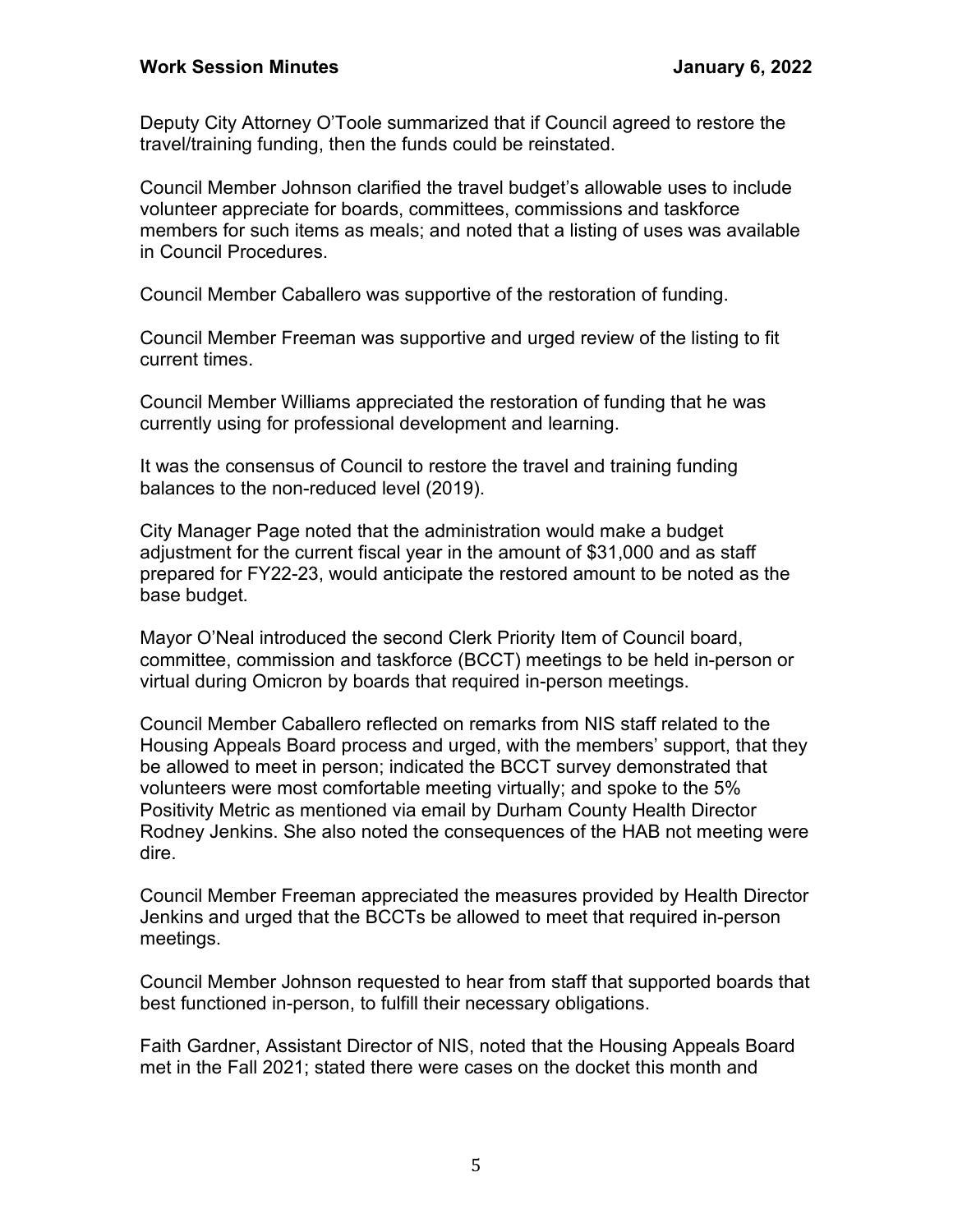intended to find another larger venue for meetings to ensure safety measures; and would follow Council's lead and could meet on a month to month basis.

Council Member Johnson did not feel qualified to make a judgment that indoor meetings were currently safe and was torn in knowing that some apartment residents were living in apartments not getting fixed due to landlords who were not responding to HAB cases.

Mayor O'Neal spoke to posing various questions to the experts at the upcoming meeting with health advisors on January 10<sup>th</sup>. She encouraged Council to send their questions to her so that they could be asked that day.

Council Member Caballero would circulate a document for Council to add their questions to it for Mayor O'Neal.

After additional discussion, Mayor O'Neal requested Council forward their questions regarding in-person meetings to her and she would ask them to the community health experts at the Monday, January 10<sup>th</sup> meeting; it was the consensus of Council to have Mayor Pro Tem Middleton attend the meeting.

Depending on the responses by the health experts, would determine the direction for in-person meetings.

## **[CONSENT AGENDA]**

Mayor O'Neal read the agenda items printed on the agenda and asked if Council wanted to pull any items for additional discussion.

Council Member Johnson inquired about the number of individuals appointed to the Racial Equity Commission.

This question was addressed later in the meeting under the Board, Committee, Commission and Taskforce report by the City Clerk.

Items 15 and 24 were pulled for additional discussion; Item 26 was a presentation.

#### **SUBJECT: DEPARTMENT RESPONSE TO BULL CITY TENANTS UNITED PROPOSALS (ITEM 15/ PR 15162)**

Constance Stancil, Director of the Neighborhood Improvement Services (NIS) and NIS Assistant Director of Code Enforcement & Impact Team Faith Gardner, responded to Council's questions.

Director Stancil presented the staff report.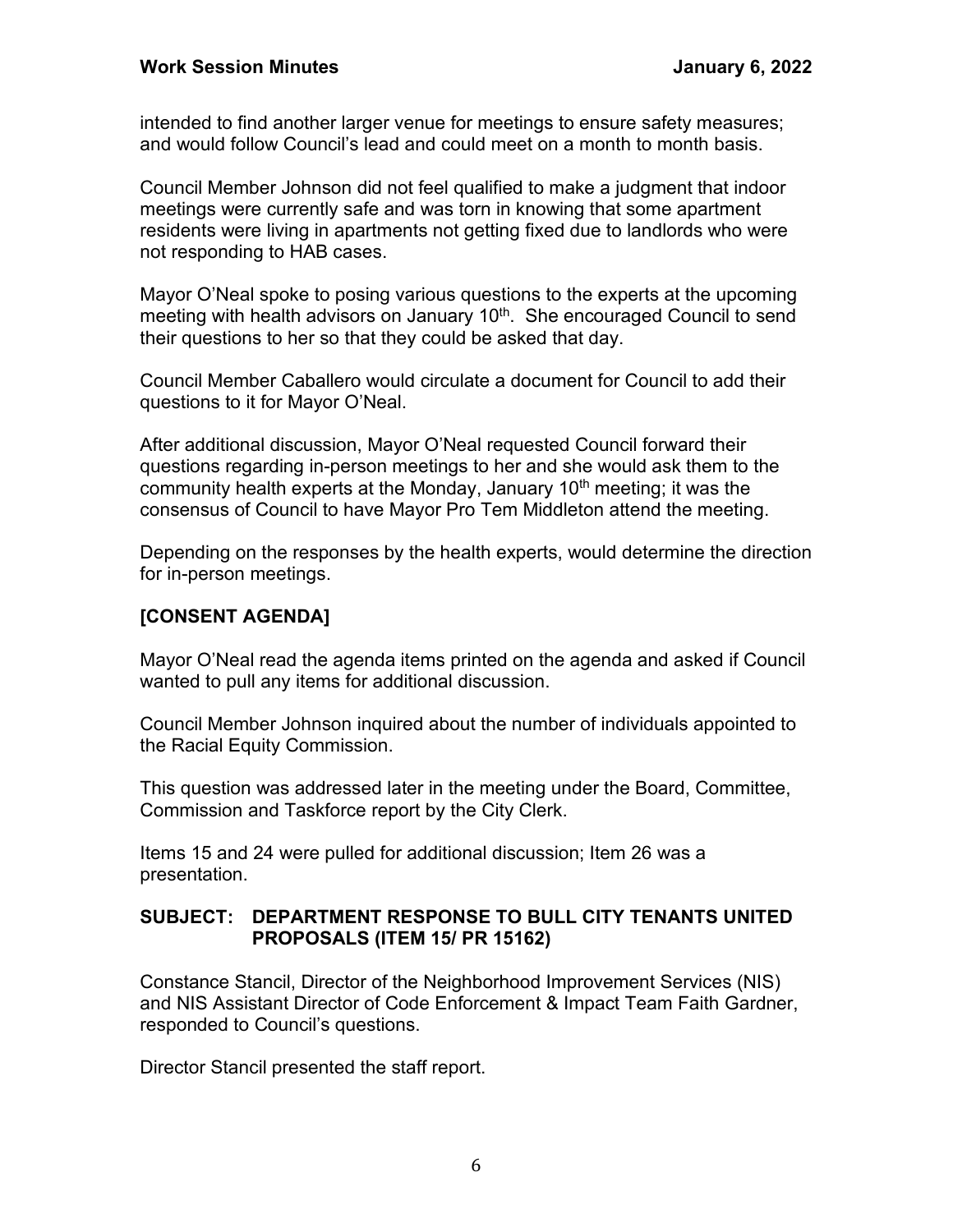Assistant Director Gardner provided an overview of responses to proposals by Bull City Tenants United, including context of code enforcement data. The Inspection data request from Dec 21, 2021 Work Session voiced various statistics related to inspection cases and compliance rates.

#### NIS RESPONSE to BCTU proposals

Director of NIS Constance Stancil made the following remarks.

The NIS Department uses a Community-centered and people focused approach to administering enforcement of the City Quality of Life Ordinances with an intentional focus on compliance to ensure all Durham residents live in safe, healthy homes and neighborhoods. Durham was one of the first City's in the state to establish a formal Compliance agreement which allowed NIS staff to work with property owners to bring their properties in compliance as soon as possible. One of the first Cities to have code enforcement officers to do neighborhood canvassing and outreach to engage and educate residents the city codes and services.

Over the past 19 years, staff have worked in partnership with a number of community partners: from city council members, community organizations to residents and housing advocates.

NIS staff have worked very closely with former Council woman Lorisa Siebel, former Council member and State Senator Mike Woodward, Mayor Bell, Mayor Schewel when he was a council member went to the General Assembly with us to lobby to keep the Proactive Rental Inspection program in place.

NIS staff have partnered with the PACs, NECD Leadership Council, Rev. Page and many other ministers, Reinvestment Partners, PEACH, and Numerous housing advocates and residents. And staff always have the support that we need our City Attorney's office.

When the Proactive Rental Inspection program began in 2012 Durham CAN members partnered with us to inspect large apartment complexes and singlefamily rentals with Spanish speaking residents.

In mid-2021, staff were contacted by the NC Congress of Latino Organizations to partner with them to assist with inspections at rental properties that have Spanish speaking tenants. The NC Congress of Latino Organizations wanted to know what they could do assist staff with legislative changes at the General Assembly. Non-profits continue to work with staff in service to Spanish speaking residents. Staff worked with community residents and partners whenever possible.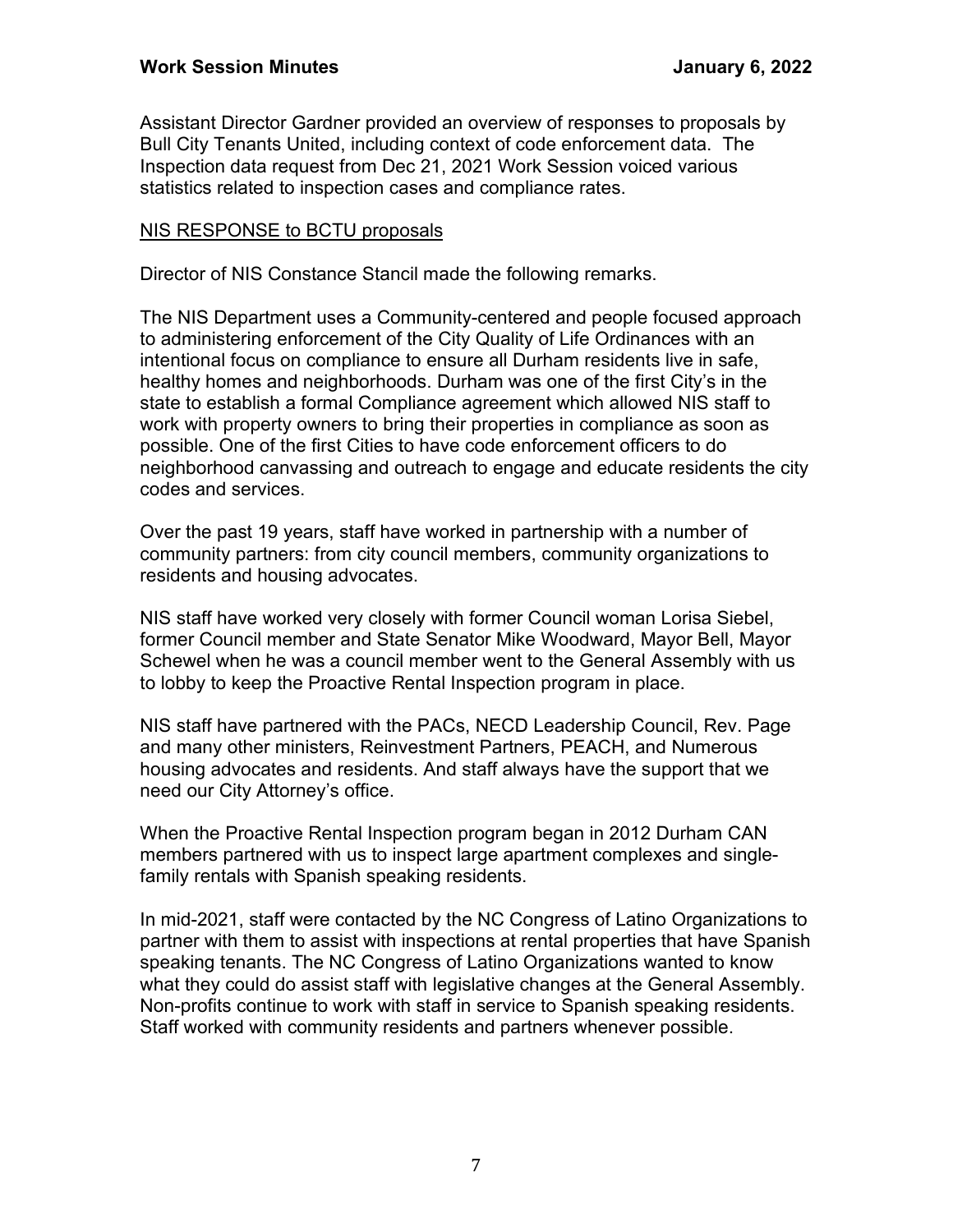There was a Neighborhood Preservation Program which allowed staff to with low-income homeowners to repairs homes that have code violations. Resources were required to continue the program.

Staff leadership emphasized that staff took the work seriously as it directly impacted the quality of life for Durham residents. The City of Durham has excellent employees. NIS staff volunteer their time and resources to assist residents in improving residents' homes and neighborhoods.

Ms. Gardner, NIS Assistant Director over Code Enforcement and the Impact Team, shared the NIS response to Bull City Tenant Untied proposals and provided an overview of the City's responses to Bull City Tenants United Proposals including some context regarding Code Enforcement activities.

Inspections data was summarized.

There was a reduction in numbers for the year's 2020 and 2021. This was due to a combination of pandemic conditions and staffing vacancies.

Detailed the average number of inspections over the previous 4 fiscal years was 12,999 per year.

The number of inspections reflected workload. There were usually multiple inspections for an individual case. The number of cases these inspections relate to are:

§ FY 2019 - 6937 cases (Housing = 2726, Nuisance = 4211)

§ FY 2020 - 6305 cases (Housing = 2939, Nuisance = 3366)

§ FY 2021 - 4049 cases (Housing = 1052, Nuisance = 2997)

o Overall compliance rate previous to the pandemic averages 81.6% which is above the national average. (FY 16, 17, 18, 19, and 20)

In the document, NIS Responses to BCTU Proposals there were overarching considerations followed by information relevant to each BCTU proposal. The BCTU proposals and department responses fall into 4 main areas:

1. Requests for Alterations to inspection services and processes

2. Proposed modifications to the City's Housing Code

3. Proposed expansion of the use of the Emergency Repair process

4. Proposed modifications to the City's Non-Discrimination Ordinance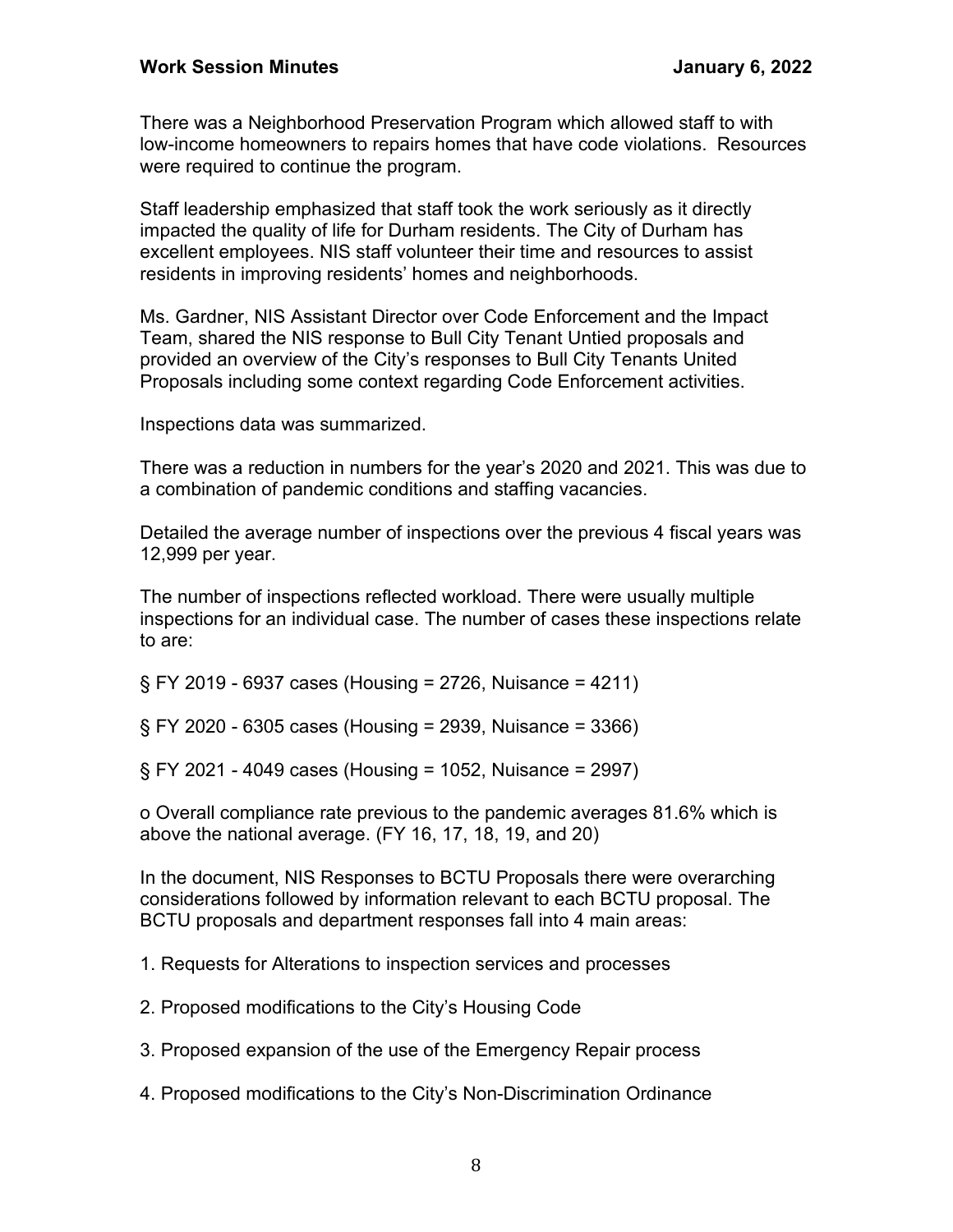For each item staff provided the department's Current Level of Service, a list of considerations was pertinent, and some recommendations and/or possible actions to take if the proposal was something the Council would like for NIS to pursue. In several areas the first action to take would be research. This, of course, would require additional resources, as staff did not have staff capacity for those efforts.

There were three overarching contexts of:

1. State and Federal laws and guidelines enable the City's code and ordinances and past and recent changes to state statutes that have impacted Code Enforcement strategies.

2. Code Enforcement's goal of safe and healthy homes for Durham's residents and the sound approach of our focus on compliance and engagement rather than punitive actions.

3. The pressures and effects of the current real estate market realities on Durham's naturally occurring affordable housing stock.

After the presentation, Council Member Johnson inquired about the request for a new full-time employee and referred to the NIS memo in the packet.

A new Spanish speaking code enforcement officer was being requested. Ms. Gardner spoke to accommodations made outside of normal business hours and stated that if Council provided direction for specific suggestions, then the suggestions would become recommendations.

Ms. Gardner addressed updating the Housing Code revisions which was a regular process but that staffing shortages were delaying the process.

Director Stancil acknowledged there had been door to door efforts prior to COVID around code enforcement education, related to treating single occupancy homes and rentals the same.

Council Member Johnson spoke to prioritizing proactive rental inspection programs; supported emergency repair programs; wanted Durham residents to have access to safe, healthy and affordable housing and thanked staff.

Council Member Freeman intended to reach out to Bull City Tenants United after the meeting for further discussions on the Tenants Bill of Rights and suggested future discussions occur at NE Central Durham Committee.

Mayor Pro Tempore Middleton appreciated his colleagues' advocacy about affordable housing and tenants' rights; complimented the NIS staff's mission/drive; and asked if staff could recommend parts of BCTU proposals.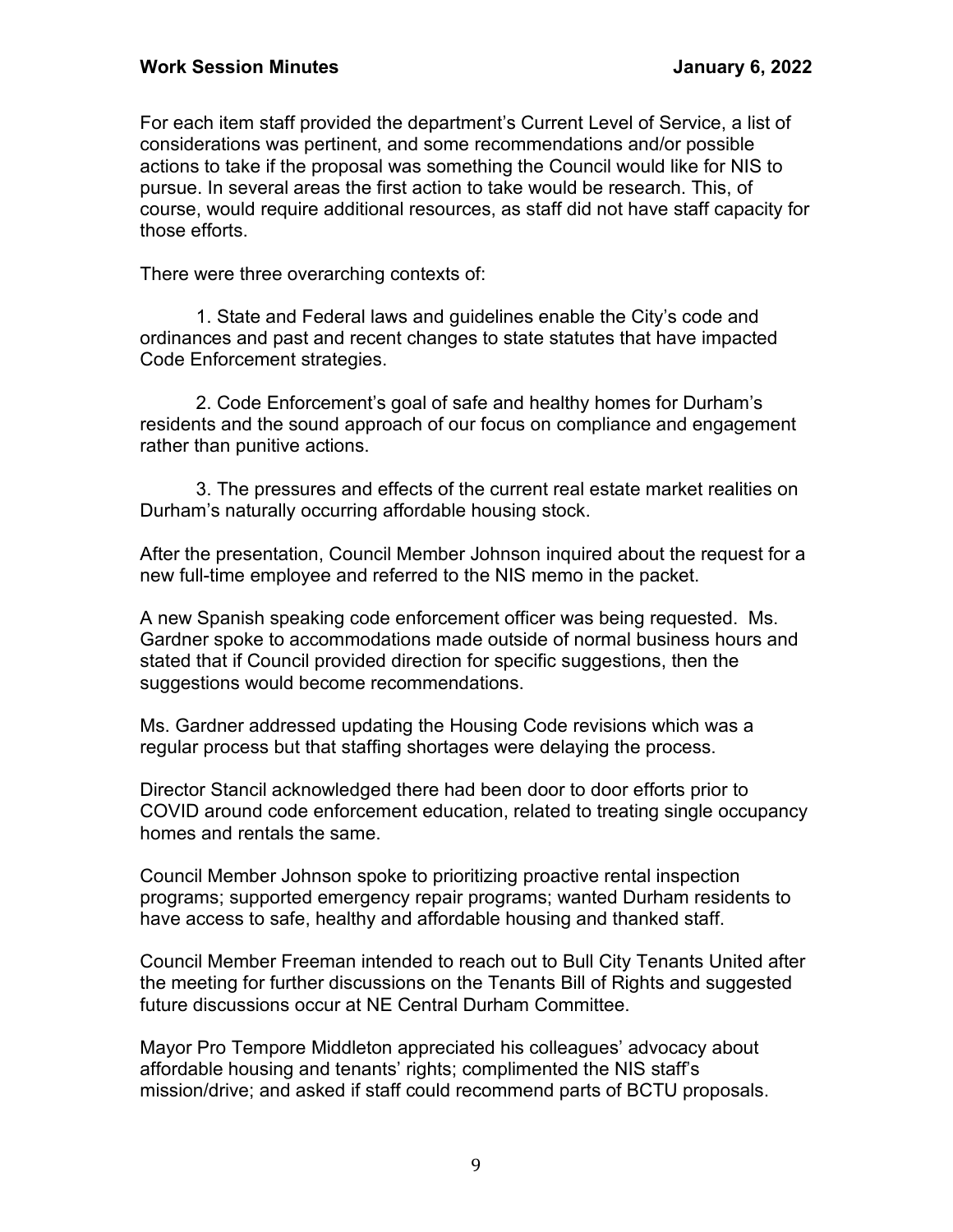Ms. Gardner addressed the proposals and noted that they consisted of issues that had been occurring for years; spoke to legal roadblocks and financial limitations but appreciated the document.

Director Stancil spoke to building efficiencies in the current NIS system; shortening correspondence, reducing time for certain processes and outreach to community groups.

Council Member Caballero urged NIS staff to bring their requests for resources to Council; expressed support for bilingual and high use language staffing; and requested timelines on recommendations.

Council Member Reece stepped away from the meeting at 3:22 p.m.

Mayor Pro Tempore Middleton expressed support for multi-lingual staffing and was not prepared to focus all efforts on the proposal.

Council Member Freeman suggested that a sub-committee of Council take up the topic to discuss and appreciated the work of NIS staff related to housing.

Council Member Johnson stated that if Council wanted the decisions to move forward, then they would need to direct staff; and encouraged feedback/next steps from her colleagues about which policies in which to move forward.

Mayor Pro Tempore Middleton would consider some of the proposals in the upcoming budget process.

Mayor O'Neal announced there were speakers to the item.

Tim Stallman, representing BCTU Policy Team and member of Affordable Housing Implementation Committee, noted there had been an uptick of evictions by referencing the Braswell Apartment situation; and referenced five specific areas.

Lee Gans, representing BCTU Policy Team, echoed Mr. Stallman's comments about appreciating staff work; urged the passing of a strong ordinance; indicated that landlords' rights were stronger than tenants' rights as per state law; and spoke to various enforcement mechanisms.

Mayor O'Neal explained that North Carolina was a Dillon's Rule State, with state law preempting local laws; and spoke about her experiences on the Community Life Court related to landlord activities relating to bringing their units up to code. Mayor also spoke to demands received from BCTU of staff and Council.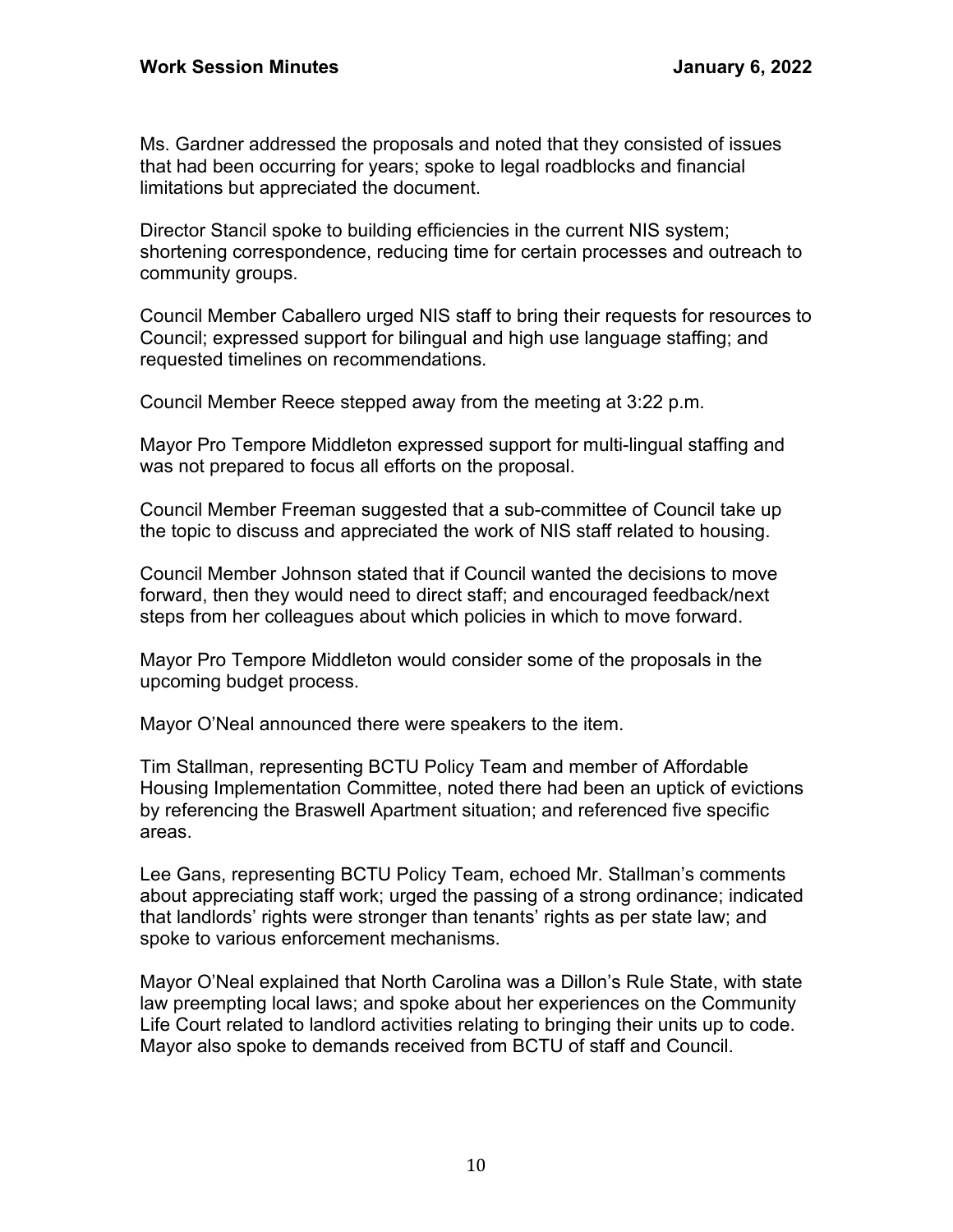Council Member Williams addressed the Braswell Apartment situation and the support being provided; and wanted to know what local government could realistically do within the current statutory constraints.

Council Members Johnson, Williams and Freeman volunteered to participate on the Council working group to discuss the housing topic, using the proposal as a beginning point. Council Members Caballero was willing to participate.

Mayor O'Neal favored having tenants and landlords at the table.

Council Member Freeman spoke to NECD as the venue to discuss the topic.

Mayor O'Neal called for a break from 4:10 p.m. to 4:20 p.m.

Lorisa Seibel, speaker, thanked Council for bringing its members together to speak about housing; and requested to sit-in on the meetings.

Council Member Freeman acknowledged the NECD meeting had no agenda but could address the topic and would discuss the meeting schedule at this evening's meeting.

Deputy City Attorney O'Toole inquired about the NECD at 5 pm, asking how many Council Members would be attending.

Council Member Freeman noted that the 5 pm NECD meeting had been noticed and that any number of council members could attend.

Council Member Johnson requested clarity on the topic of the 5 pm NECD meeting.

Mayor Pro Tempore Middleton stated the NECD meeting was not the appropriate forum to discuss the topic and encouraged setting a future meeting to address housing and tenants' rights.

Deputy Attorney O'Toole asked if a new committee was being formed or was the existing NECD Committee being charged with taking on this forum; and asked if tonight's meeting was noticed to the public, and if so, it would be important to know the topics on the notice.

Mayor O'Neal balanced the sense of urgency with the sense of order; and did not want to recreate a group and asked for legal counsel.

Deputy Attorney O'Toole summarized two questions:

1. Could Council discuss future meeting dates at the NECD meeting.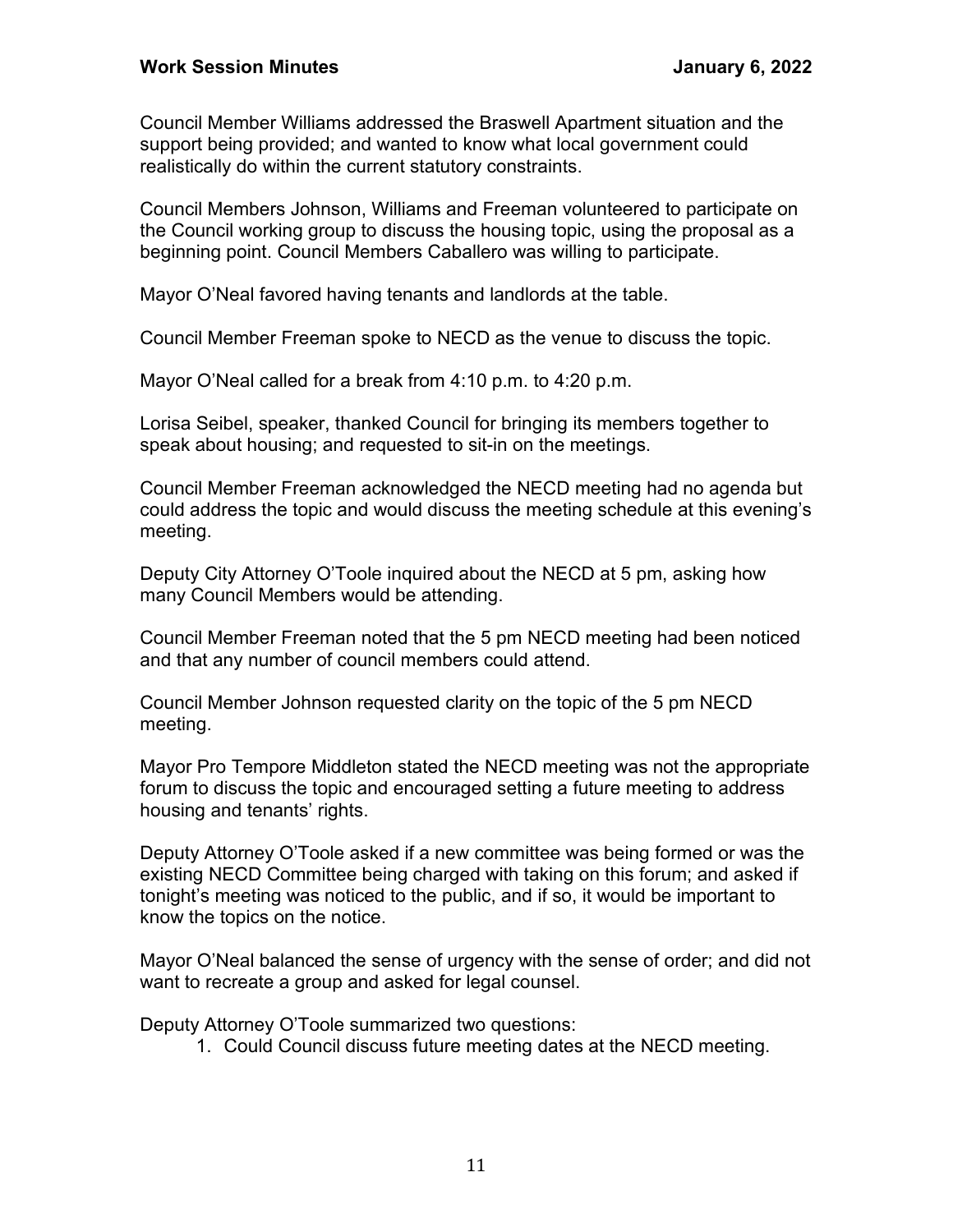2. Did Council want to delegate to existing NECD committee the idea of whether they wanted the existing committee to morph into a new mission; or did Council want to make a new committee right now.

After further discussion, Council Member Johnson proposed to work over email to find a date for a meeting of the Council sub-committee to address tenants' rights, landlord relations and housing.

Council Member Williams concurred with his colleague's proposal and urged Council Member Caballero to attend.

It was the consensus of Council for Council Member Johnson to collect dates for a meeting of the Council sub-committee on housing matters.

#### **SUBJECT: SOUTH ELLERBE RESTORATION PROJECT PHASE 2 – SITE DEMOLITION & MASS GRADING (SP-2021-02) (ITEM 24/ PR 15136)**

Megan Walsh, representing the Public Works Department, presented the staff report and was available to answer Council's questions.

Council Member Caballero was pleased to see the project moving forward.

Council Member Freeman addressed the MUBE goals and what did the good faith effort look like.

Ms. Walsh responded 19% goals with WBE goals and the good faith effort was completed.

Eric Miller, Contracting and Compliance staff person, provided a review of the good faith effort and thresholds met; and explained how the effort was documented.

Joel Miller, principal of Buckeye Elm Contracting, addressed the good faith process in Phase 2 and the excavation/transportation/disposals of impacted soils; and noted the city was going to pay for the disposal directly. Of 21% of the contract total, 19% local MWBE was handling the trucking; and explained that calls were made to local MWBEs, of which, were not interested or did not provide a proposal.

Council Member Freeman spoke to ramifications of the contracting on MUBE and WBE goals; and spoke to the process of adding to the contracting list online.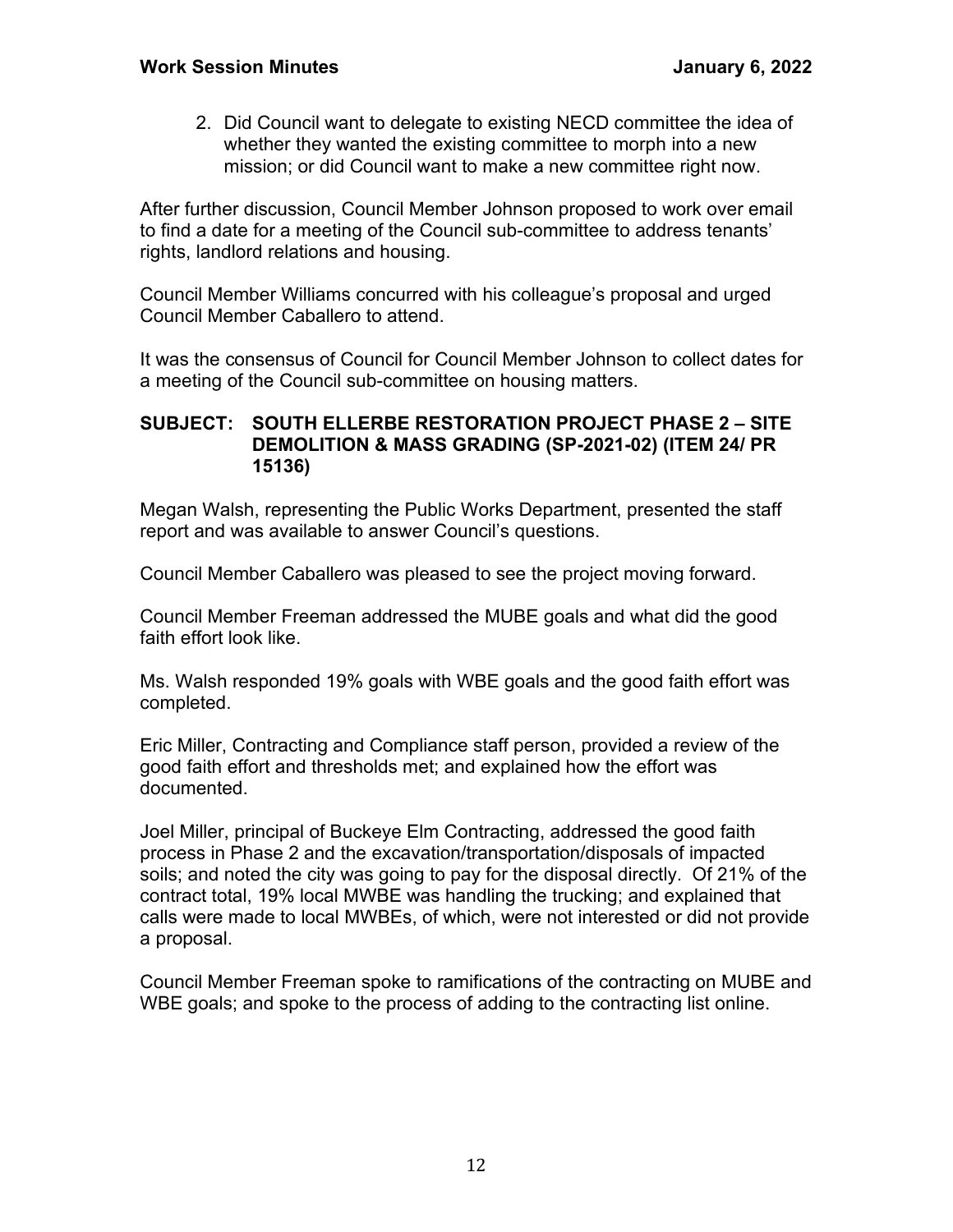## **[PRESENTATION]**

#### **SUBJECT: POLICE AND FIRE COMPENSATION PLANS ADJUSTMENT (ITEM 26/ PR 15171)**

John 'JJ' Scott, Interim Human Resources Director; and Alethea Hardy, Manager of Compensation and Classification; presented a recommendation to make a mid-year adjustment to the sworn police and fire pay plans with the goal of aligning the city's pay structures with the current market; the development of the plan sought to balance market data with the need to maintain internal equity; the resulting plan represents a significant investment in public safety and gives a solid structure to build on for the future.

The presentation consisted of the following;

Current Issues

- High turnover, difficulty recruiting, high number of vacancies About Sworn Pay Plans

- Structure Adjustments with market adjustment
- Performance Based Step Movement

From 2017 to current, there had been no structure adjustments only performance based movements (except in 2020, no perf based movement)

On June 19, 2021: structure adjustment to Police by 4%, Fire by 3.5%; plus, employees received 4% Police and 3.5% Fire Market adjustment; bonuses awarded for effective performance

Process & Findings of the Market Study

Reviewed 13 municipalities

Data collected on all ranks: Police average lag of 12%; Fire, 10% lag Recommendation:

Adjust rank minimums based on market analysis and internal equity alignment of ranks within public safety

Maintain 5% pay stpes within salary ranges

Police recruits adjusted by 10.6%

Fire recruits adjusted by 14.3%

Other ranks – adjustments guided by market and equity alignment If approved, effective 1-18-2022, applied to 1/28 paychecks amounting to:

Estimated costs of \$4,007,034

Step Chart (displayed)

- Proposed Police Pay Plan<br>- Proposed Fire Pav Plan

Proposed Fire Pay Plan

Market Comparisons Graphs: PD & Fire Next Steps

Market Adjustment Merit Increases of 5% Monitor staffing issues/make recommendations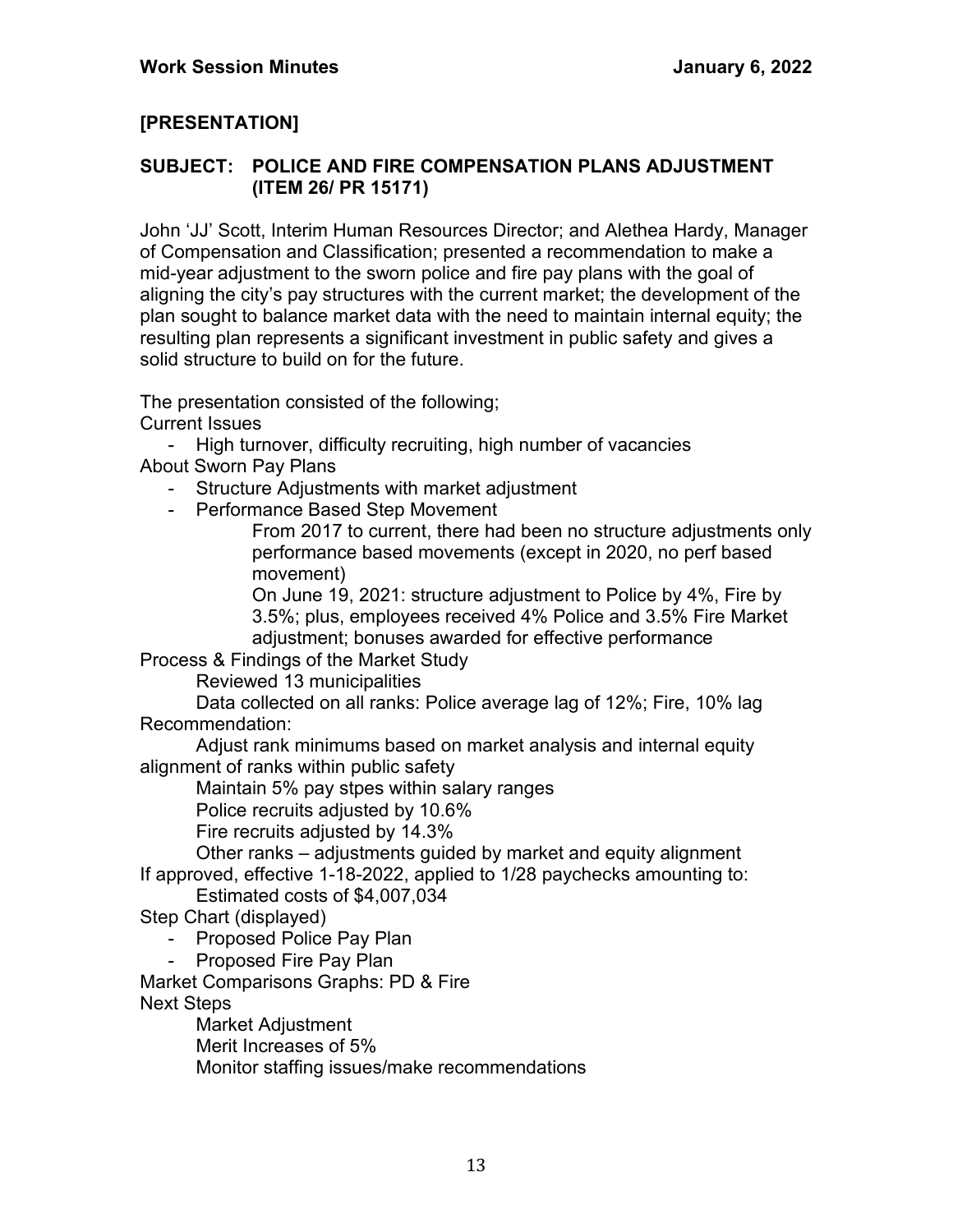City Manager Page addressed the HR team assembled to create the pay plan adjustment; and explained that the increases were needed and that funding was possible based on vacancies.

Council Member Caballero appreciated the presentation; and estimated the costs at \$4 million for  $\frac{1}{2}$  year then the necessity of allocating \$8 million for each budget cycle moving forward; and that the salaries reflected base pay increases, not other incentives/bonuses.

Interim Director Scott indicated that the amount was closer to \$9.5 million per year at current staffing levels.

Council Member Johnson addressed raising the fire fighter levels to reflect the City of Durham's livable wage for the 56 hours they were expected to work. Interim Director Scott spoke to the ordinance in force and that a memo would be updated and sent to Council reflective of the 56 hour/total cost. He also spoke to the issue of upward compression.

City Manager Page spoke to going from 40 to 56 hour pay weeks which would be significant and indicated that staff could calculate the numbers but would not recommend that type of adjustment.

Council Member Caballero departed the meeting at 5:20 p.m.

Mayor Pro Tempore Middleton thanked staff for the report.

Mayor O'Neal stated there were speakers to the item.

Meredith Carter, Durham Firefighter, supported fair and competitive pay plans for firefighters that would improve morale in the department; and stated the zero step would be in effect without reflecting years of service and asked that the pay steps reflect years of service and experience.

Jimie Wright, President of the Professional Firefighters of Durham, explained that Durham had historically earned less than other department but had better benefits, but that this no longer was true; noted that training had expanded from three months to twelve; and urged an adjustment be made to reflect the continued education requirements.

Council Member Williams could relate with the comments about professional salaries for new employees in the teaching field; and called out numerous firefighters and police officers with commendations and thanked them for their service.

Interim Director Scott acknowledged the voiced concerns and would include information into the response memo.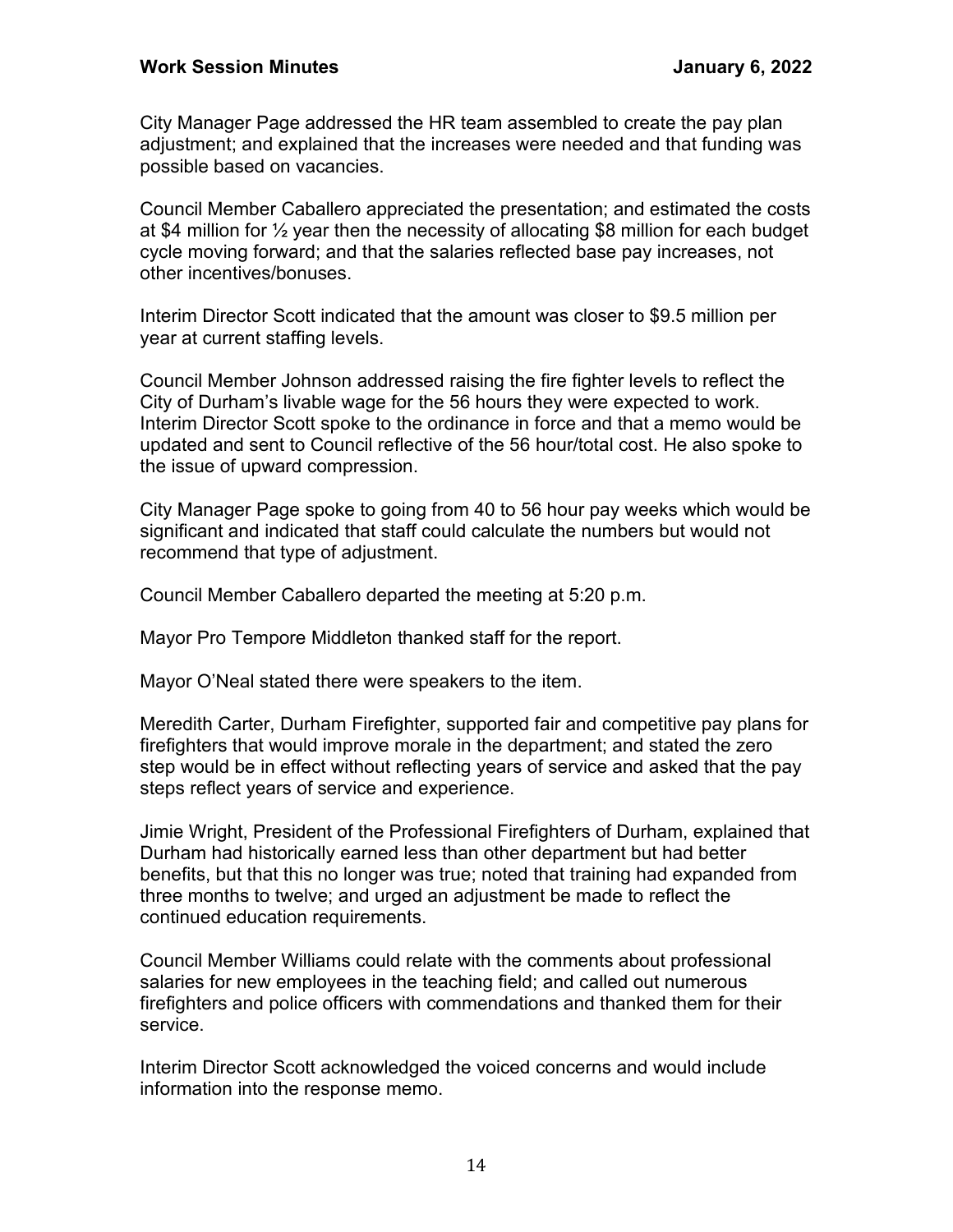Council Member Freeman addressed compression occurring in approximately the fourth year and supported merit increases over the past two years but they have not been awarded due to budgetary reasons.

Mayor Pro Tempore Middleton stated all Council members supported merit increases; thanked staff for discussing the compression issues and wanted every firefighter to know this was a beginning and that Council was serious about making Durham the number one place to work.

Interim Director Scott stated the issues were real, were not limited to the Fire Department since the issues were also recognized in Police and the entire organization. Staff would continue working on the issue and provide Council context.

The Police and Fire Compensation Plans Adjustment would be on the January 18, 2022 agenda.

The Clerk's board, committee, commission and taskforce report followed.

Assistant Clerk Paola Roland responded to Council Member Johnson's inquiry about the appointment process related to Item 7) Racial Equity Commission; she indicated that there were five individuals appointed to the Racial Equity Commission in October 18, 2021 Council Meeting; on November 1, 2021 Easmond Codjoe was appointed (the  $6<sup>th</sup>$  appointment slot); and today, Council nominated Girija Mahajan for appointment, Council's last appointment slot.

Council Member Johnson had reached out to Durham County and noted that the County was processing their appointments and that the Commission would be ready to start soon.

City Clerk Schreiber updated Council on their nominations for boards, committees, commissions and taskforces:

Carolina Theatre of Durham Board of Trustees – appointment: Josephine Davis; Durham Affordable Housing Implementation Committee- appointment: Kyle W Bostelman;

Durham City-County Appearance Commission – Appointment: Thomas J Flynn; Durham Homeless Services Advisory Committee- Appointment, representing Faith Community: Jenise Washington;

Mayor's Council for Women – Appointment, representing Fair Housing Economic Development Sector: Sheena Mathews;

Participatory Budgeting Steering Committee – Appointment, representing At-Large Resident: Axel Herrera Ramos; and,

Recreation Advisory Commission – Appointment: Girija Mahajan

Council Member Reece returned to the meeting at 5:42 p.m.